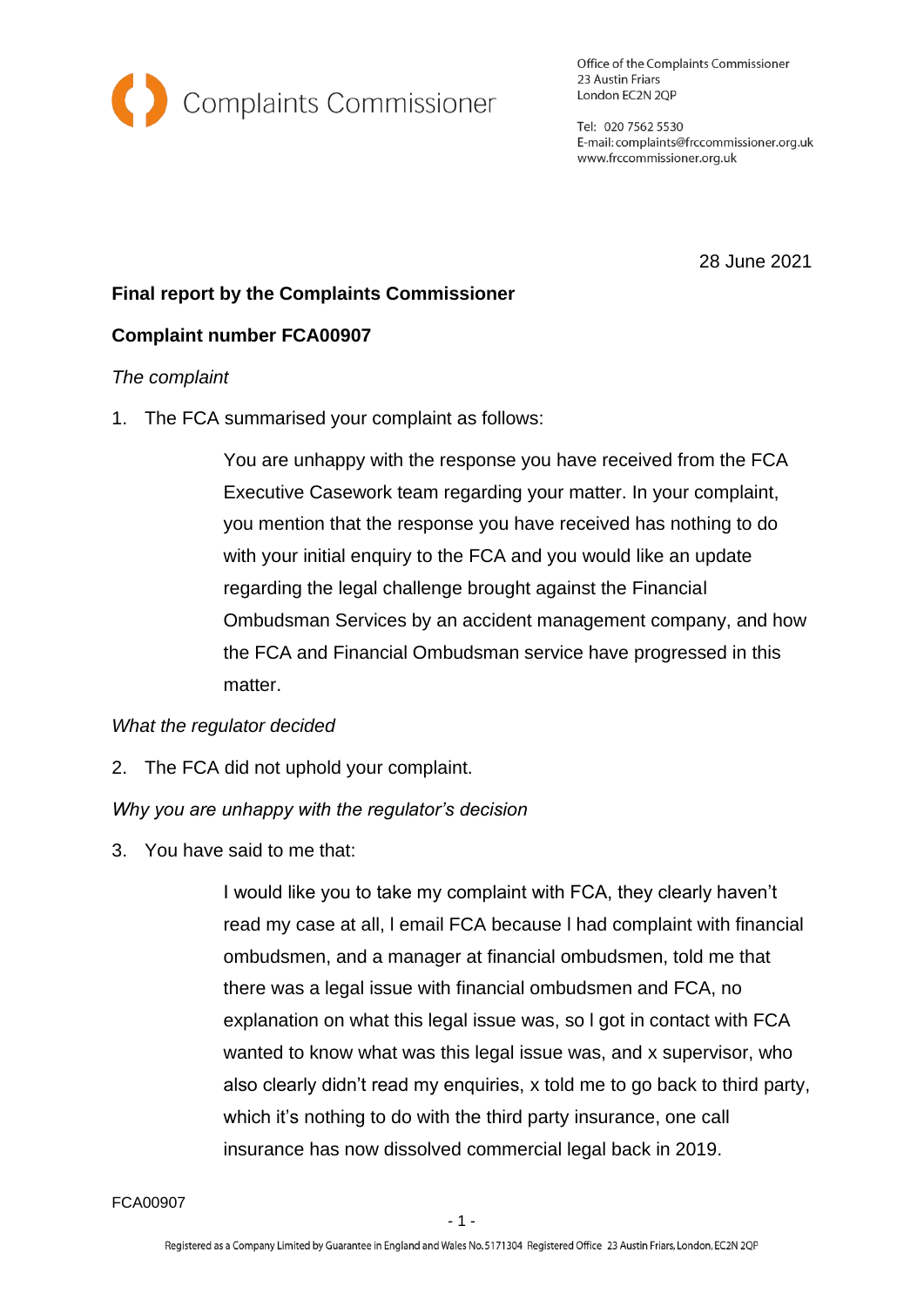### *My analysis*

- 4. Your complaint is in relation to repair work carried out on your car. You complained to the Financial Ombudsman Service (FOS) who advised they were unable to respond to your complaint whilst a legal issue was being resolved. The FOS have since written to you advising they will not be reviewing your complaint as it considers it out of scope.
- 5. This Complaints Scheme is concerned with the actions or inactions of the FCA. It cannot deal with complaints against banks, individual firms or against the Financial Ombudsman Service (FOS).
- 6. That does not mean that the FCA cannot investigate concerns arising from information about individual complaints, but it investigates for the purpose of considering whether or not regulatory action is justified, rather than whether or not the individual requires redress.
- 7. The FCA have explained the legal issue was not between the FCA and FOS. I appreciate it was frustrating having to wait for this to be resolved and not knowing the content of the legal issue. As explained to you by the FCA the legal issue related to a challenge made against the FOS as to whether they had the jurisdiction to review complaints such as yours, which is why they couldn't respond to you until this had been resolved. The issue related to whether accident management companies fall within the FCA's regulatory perimeter, and therefore also the Financial Ombudsman Service's jurisdiction. The FCA also informed you that 'Claims Management Companies undertaking accident management work come under claims management regulation only if they are involved in seeking out, identifying and referring 'personal injury' claims, and not if they solely undertake vehicle recovery, vehicle storage, credit hire or vehicle repair.
- 8. As your complaint is regarding the repair work to your car which does not fall into the remit of the Complaints Scheme, both the FCA and my office are unable to assist you with your complaint.
- 9. It is the decision of the FOS as to whether they accept a complaint.

FCA00907